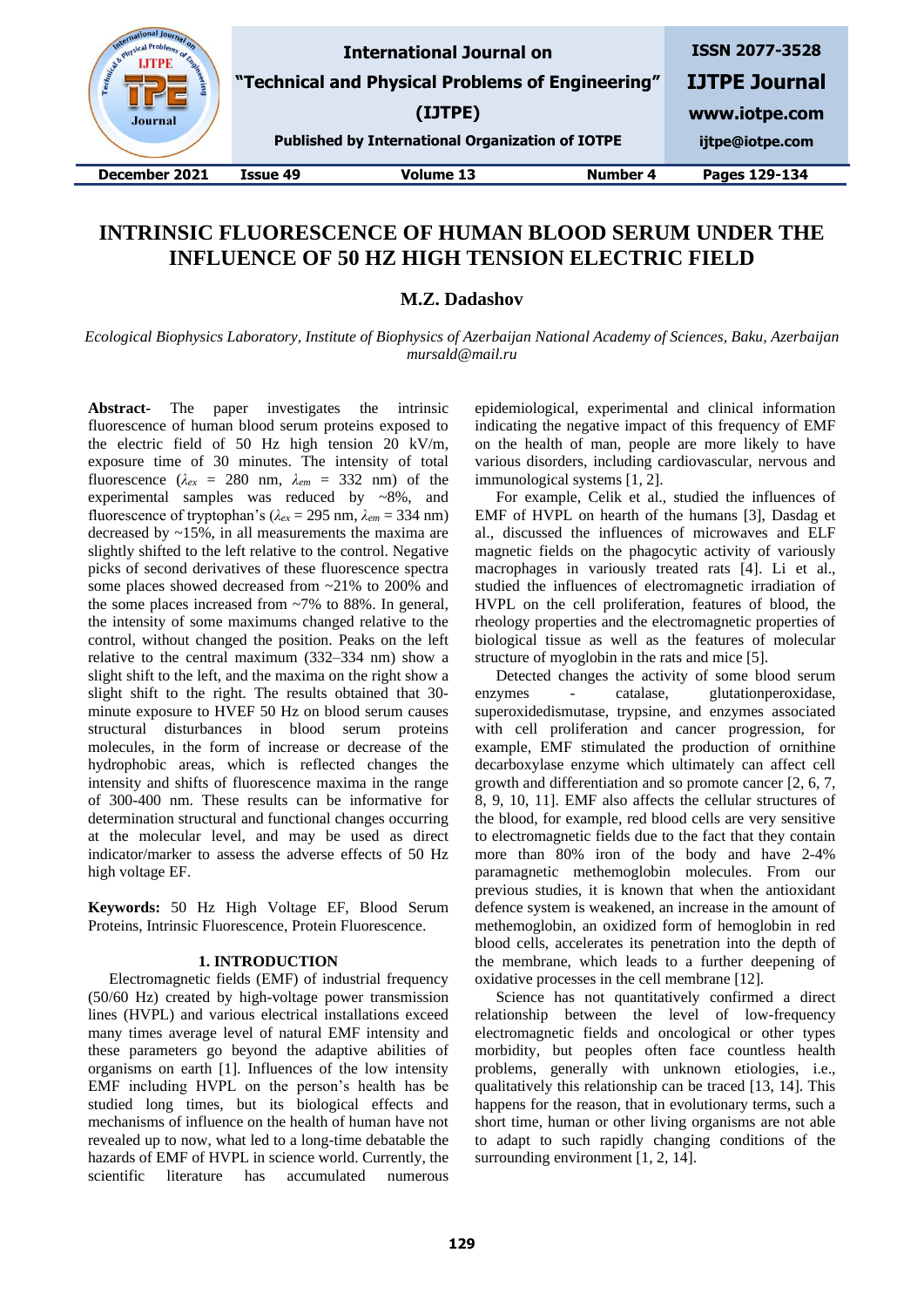People cannot refuse to use electricity it makes their life comfortable. However, every day number of electrical devices is increase and with an increasing their number impact of the ELF on biological objects growths proportionally. The population of cities is more susceptible to the effects of EMF, because in the limited spaces of metropoles a large amount of electrical equipment is accumulated. All these equipment, except for the assigned range of action, create many side (noise) EM fields and emissions, which further enhances the EM pollution of the environment [1, 2, 13, 14].

Therefore, it is relevant and socially significant to protect the people from anthropogenic electromagnetic influences, for which is important to understand the mechanisms of structural and functional changes occurring in living systems, to clarify the cause-andeffect relationships of the influence of low-frequency electromagnetic fields and emissions [2, 13]. This means that science world must investigate deeply and widely the biological effects and properties of EMF including HVTL.

One of the methods used to study the action of external environmental factors is fluorescent spectroscopy. This method is widely used in biophysical research as one of the most accessible, non-invasive and highly sensitive methods, to determine changes in the secondary structure of proteins under the influence of external factors, to assess oxidative damage to proteins, to study protein denaturation [15, 16, 17]. The purpose of this work was to study the intrinsic fluorescence of serum proteins, to obtain information about the structural changes occurring in the serum proteins structures of human blood under the influence of a high-voltage electric field with a frequency of 50 Hz.

#### **2. MATERIAL AND METHODS**

All used reagents were of analytical grade. Healthy donors blood samples  $(n = 25)$  were taken from the Research Institute of Hematology and Transfusion (Baku). Human blood serum was exposed to high tension EF 50 Hz. High tension electrical fields (EF) with a strength of 20 kV/m were formed using a laboratory transformer I-50 (Russia). Blood serum samples were exposed for 30 minutes, this is the normative permissible operating time (stay) of people under 20 kV/m [19].

Fluorescence of proteins is very sensitive to environmental changes, which makes it very useful for studying the structural, physicochemical and functional properties of proteins, under the influence of external factors [15, 16]. It can reveal even minor information about the state of protein molecules, aggregation, changes in the acid-base balance, the exposure of amino acid side chains to quenchers, etc. Blood, with its protein structures, is a dynamic system, that carry out many different biological functions and is very responsive to the effects of the environment [17]. Any change in the environment, including the effects of EM fields and emission, primarily affects the structural and functional state of blood elements, including protein properties [18]. In the structure of proteins aromatic amino acids, tyrosine  $(T_{vr})$ , tryptophan  $(T_{rp})$  and phenylalanine (Phe), which have in their structure systems of conjugate double bonds, have property of intrinsic fluorescence [16].

Fluorescence, which occurs in protein solutions, when excited  $\lambda_{ex} = 280$  nm, is associated with the residues of  $T_{rp}$  and  $T_{yr}$  and emission at 350 nm the indole group of  $T_{rp}$ is considered dominant. Moreover, in native proteins *Tyr* emission a lot of time suppressed through its interaction with the peptide chain or through the energy transfer of  $T_{rp}$ . When  $\lambda_{ex} = 295$  nm is excited, only fluorescence of  $T_{rp}$  is manifested, and in these two excitation waves, the fluorescence of Phe does not noticeable itself at all [20].

Serum proteins fluorescence measurements carried out using the Fluo Time 300 Spectro fluorimeter (Germany). To determine possible qualitative changes in the structure of serum proteins, the fluorescence spectra were measured of human blood serum diluted in the 0.01 mM phosphate buffer solution (pH 7.4), till spectrometric absorption value of  $A = 0.05$  for each excitation wave, with an optical path length 1 cm. For excitation of fluorescence were used wavelengths 280 and 295 nm, emission spectra were recorded in the first case from 295 nm and in the second from 310 to 400 nm. All the graphs were making using the OriginPro 8.5.

Analyzed the maximums and second derivatives calculated by Fourier transformation. Secondary derivatives of fluorescence spectra allow obtaining more detailed information about the state of the microenvironment of fluorophore amino acid residues of proteins. The use of secondary derivatives of fluorescence spectra in most cases also allow the separate of tyrosine and tryptophan components in the total protein spectrum, which is due to a much larger halfwidth of the fluorescence spectrum of tryptophan compared to the fluorescence spectrum of tyrosine. This prevents the exact determination of the positions of the maxima of fluorophores from the initial data of the fluorescence spectrum [18].

All measurements were carried out with threefold repetition. Differences between control and experiment blood serum samples were established using t-Student. To verify the statistical significance of the means (M) of the parameters, the 95% confidence intervals of triplicate samples  $\pm$  SD were defined. This study followed the Guidelines in the Declaration of Helsinki in all stages and all mandatory laboratory health and safety procedures have been complied with in the course of conducting this study.

#### **3. RESULTS AND DISCUSSIONS**

The Figures 1 and 2 show the typical spectra of intrinsic fluorescence and second derivatives of human blood serum during excitation of *λex* = 280 nm and tryptophan fluorescence obtained by excitation  $\lambda_{ex} = 295$ nm. As can be seen from the Figure 1, the maximum intensity of total fluorescence ( $\lambda_{ex}$  = 280 nm) is observed for experimental samples at  $\lambda_{em} = 332$  nm, and control at  $\lambda_{em}$  = 332.5 nm. i.e., the peak is slightly shifted to the short-wave region, while showing a decrease in intensity by  $8.12 \pm 1.40\%$ . In addition, the Tyr fluorescence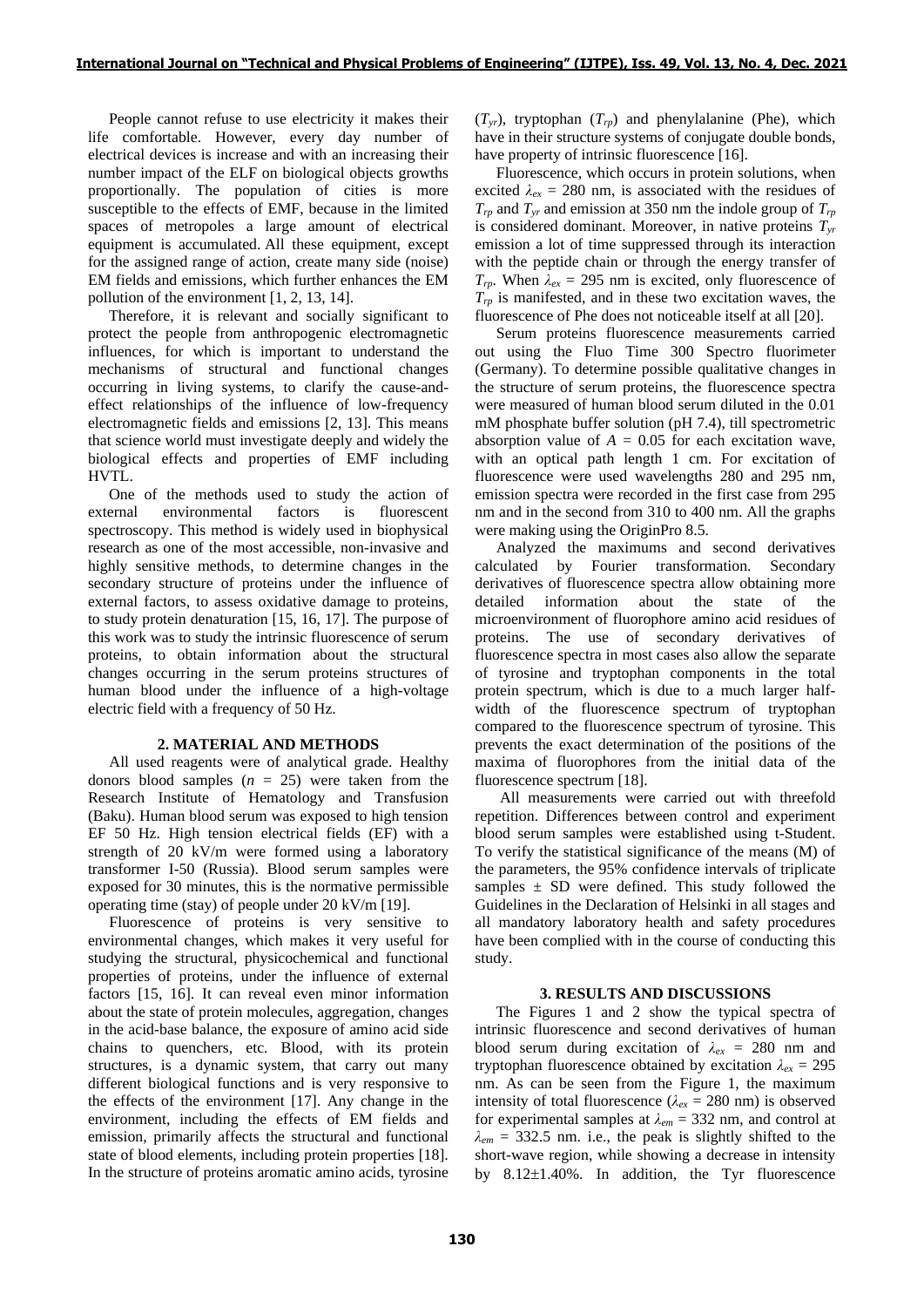intensity is lower than an order of magnitude that of tryptophan. If take into account the amount of Tyr residues in proteins, the spectra should show a second peak in the form of a "shoulder" in the short-wavelength part of the *Trp* fluorescence band [15]. But we observe only spectral asymmetry, indicating the participation of Tyr amino acid residues in formation of the total fluorescence spectrum.

As indicated above, at a wavelength of  $\lambda_{ex} \ge 295$  nm (Figure 2), emission is mainly associated with amino acid residues of  $T_p$ , the maximums of which in the aquatic environment are observed at *λem* = 350 nm, and this emission is extremely sensitive to the polarity of the environment. The emission maximums of proteins reflect the average availability of their tryptophan residues in the aqueous phase [16, 20].



Figure 1. Spectro and second derivatives of human blood serum intrinsic fluorescence during excitation of  $\lambda_{ex} = 280$  nm after exposure to EF 20 kV/m for 30 minutes



Figure 2. Spectro and second derivatives of human blood serum intrinsic fluorescence during excitation of  $\lambda_{ex} = 295$  nm after exposure to EF 20 kV/m for 30 minutes

At excitation  $\lambda_{ex} = 295$  nm on the fluorescence spectrum (Fig. 2), the maximum  $T_{rp}$  under the action of EF decreased by  $15.07 \pm 1.73$ %, and 0.5 nm moved to the left ( $\lambda_{em}$  = 334 nm), relative to the control at 334.5 nm. If look at the fluorescent spectra of blood serum, can see that peak in the fluorescence spectra of 280 and 295 nm are observed in different places. In our opinion, this difference can be explained for two reasons, firstly at *λex* = 295 nm, trirosine does not affect the fluorescence of tryptophan, and secondly by the fact that blood serum consists mixture of proteins and other compounds, which not permit fluorophores to fully manifest themselves.

The shift of the maximum at 295 nm to the right (344 nm), can be explained by the removal of tryptophan residues from the range of action of tyrosines. This is evidenced by the intensity decrease by another  $7.22 \pm 1.07$ %. This decrease indicates that the distance between Tyr and  $T_p$  is small enough for energy transfer. There is another interpretation in the literature - the mechanism for reducing *Trp* fluorescence is explained by the processes of photochemical decomposition occurring in the protein molecule before denaturation [15, 18].

We think that this factor is a secondary cause of the extinction of fluorescence. The first reason for the decrease in fluorescence may be the movement of  $T_{rr}$  into a more hydrophobic environment as a result of dimerization of neighboring monomers, which can reduce the internal stress in the protein molecule arising under the influence of an external field. Investigated human serum albumin (HSA) by fluorescence quenching, in the presence of EMF obtained that the microenvironment around *Trp* of the protein became modified, more hydrophobic after presence of EMF, and quenching was considered to be a static quenching mechanism corresponding Stern-Volmer shifts [8].

According to E.E. Tekutskaya, et al. quenching tryptophan fluorescence of plasma proteins shows a onestage nature of denaturation - loosening of protein globules. The second stage, the complete unfolding of the amino acid chain of the protein under the action of EMF frequency from 5 to 50 Hz, does not occur [21].

The presence in protein molecules of several, different residues of tryptophan and tyrosine, as well as other factors affecting fluorescence, create certain difficulties in interpreting the fluorescence spectra of proteins. That is, only drawback of the method may be considered a strong overlap of the maximums of individual residues of Try and Tyr, due to the large half-width of fluorescent maximums of Try, unlike Tyr [16]. This does not allow in the primary spectrum of fluorescence to accurately determine the locations of each amino acid residue located in a various microenvironment. These difficulties are to some extent be overcome by obtaining the second degree of differentiation of the primary fluorescence spectrum. The second derivatives of fluorescent spectra allow obtaining more detailed information about the state of the microenvironment of amino acid residues, improving precision of determining spectral shifts, as well as separating the components of tyrosine and tryptophan in the general fluorescence spectrum of proteins [22].

Analysis second derivatives of the fluorescence spectra  $\lambda_{ex} = 280$  nm (Figure 1), shows that the tyrosine peak in the control sample (305 nm) is shifted to the blue side, with an increase of  $45.08\pm2.29$ %. According to the literature, a distinctive feature of this fluorescence from the luminescence of tryptophan is loyalty to the position of the maximum fluorescence of tyrosine to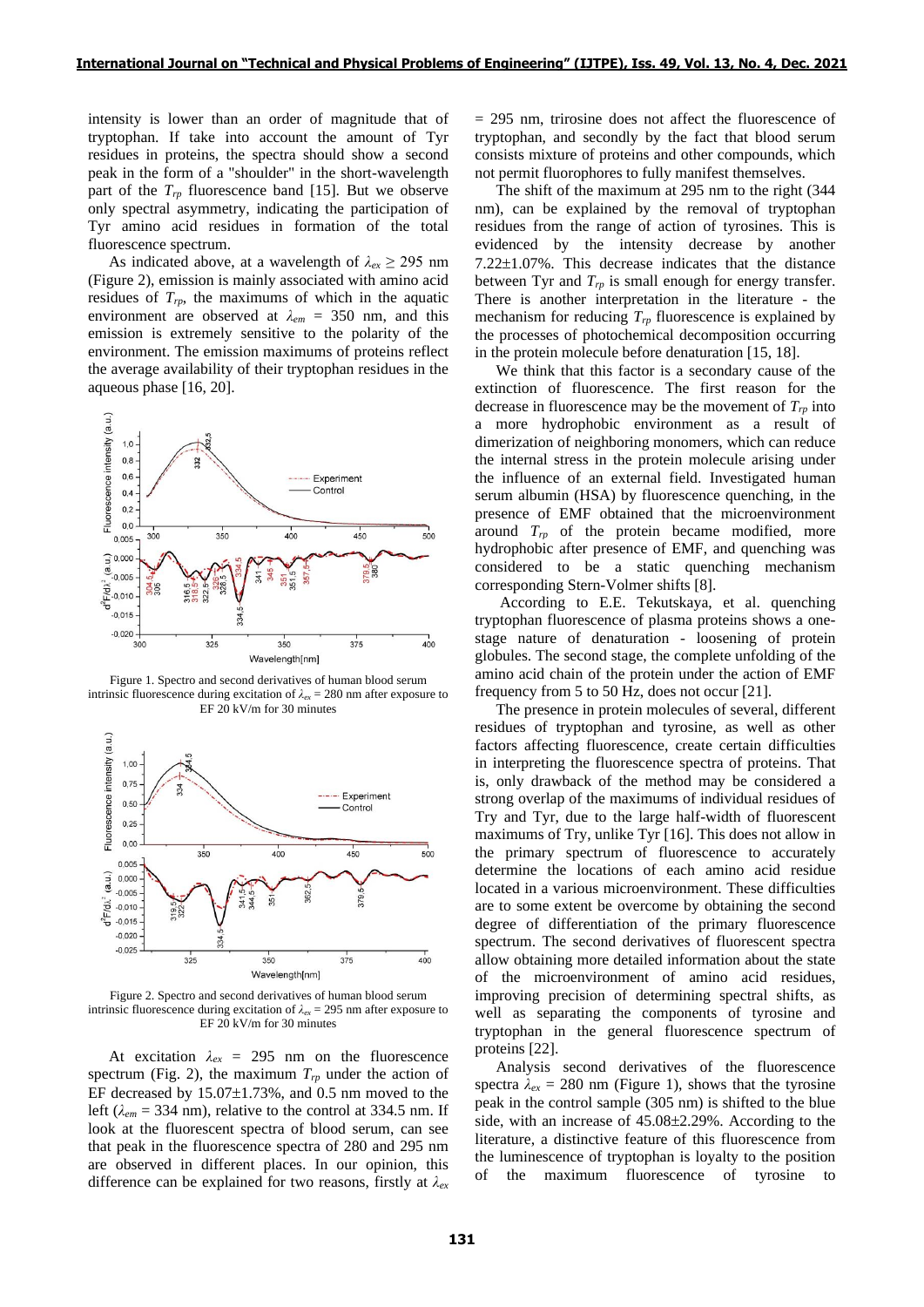conformational changes in the protein macromolecules, in other words, tyrosine maintains its peak position in the spectrum of proteins and upon denaturation. Denaturation of proteins usually enhances the emission of tyrosine, its pKa is very much reduced upon excitation, and ionization can occur in excited state [18, 20]. Since the maximum fluorescence of tyrosine in the aquatic medium is observed around 303 nm, and changes polarity of the medium have little effect on its spectral properties, the observed changes in the spectra may be due to the influence of EF on conformational and structural changes blood serum proteins.

The other maxima are distributed as follows, 2 peaks of the shortwave position in the control at 316.5 and 322.5 nm show a blue shift of 4 nm in the experiment, exhibiting at positions 312.5 and 318.5 nm, with decrease of  $78.43\pm6.37$  and  $2.51\pm0.04\%$ , respectively, which indicates the tryptophanils moving to the more hydrophobic environment [16, 17]. The maxima in the control sample at 328.5 nm after 30 minutes of exposure in the experiment observed transition to a maximum of 326 nm with a shift of 2.5 nm and decreases of partial accessibility of tryptophan residues to the aqueous environment by  $15.48\pm2.63\%$ .

The maximum 341 nm of the control samples shows a shift on 4 nm and appears in the experimental sample at 345 with a decrease of  $57.26\pm4.05\%$ , the maximum of 351 nm in the experimental sample counter replaces the maximum of 351.5 nm in the control and shows a blue shift on  $0.5$  nm with a decrease  $20.53\pm2.86\%$ . Pik 356.5 nm in the control pass into 357.5 nm with a decrease of 40.334.81%. Such multidirectional shifts and changes in the intensities of the maxima are obviously associated with structural changes in the protein components of the human blood serum [17, 18].

At excitation *λex* < 290 nm in the blood serum fluorescence spectrum in the areas 300-400 nm, the fluorescence is determined mainly by the emission of human serum albumins and globulins. Of the non-protein components of blood plasma: bilirubin, coenzymes - NAD, and their derivatives and a number of other substances, only indicant emission can be manifested in the form of a low-intensity shoulder at 385 nm [18]. In our case (Figure 2), the fluorescence around the 380 nm maximum changes by  $40.63\pm3.87\%$ , which indicates that the non-protein structures of the blood serum also undergo changes from the high-intensity EF. Analysis of the fluorescence spectra at  $\lambda_{ex} = 295$  nm show that two maxima demonstrate a red shift (1 nm) at 322 nm to 323 nm and decreased of  $64.30\pm5.28$ %, and peak 341.5 nm moves to 344.5 nm (3 nm) and an increase of  $7.23\pm2.65\%$ . The remaining maxima relative to the control changes in intensity, but does not change the location.

Thus, the maxima of the experiment samples at 313.5 nm, 319.5 nm, 334.5 nm and 379.5 nm showed 200.50±19.32%, 21.21±3.70%, 37.16±4.30%, 40.113.24% decrease, respectively. The maxima at 351 nm and 362.5 nm showed  $11.13\pm2.80\%$  and  $88\pm5.08\%$ increases, respectively. In the available literature many

works devoted to the study different aspects of protein fluorescence including serum proteins, but there is nearly no works to study of the fluorescence of proteins under the influence of electromagnetic fields and emission.

Zhang et al., to investigate the relationship between the fluorescence spectra of serum and the brain injury effect, the alteration of fluorescence emission in serum was collected by fluorescence spectroscopy and the results showed that the fluorescence intensity of 400 kV groups were higher than 200 kV groups at different time points after exposure to pulse EMF [26].

According to the literature, all *Trp* fluorescence maxima in proteins can be describes as discrete superpositions of main spectra outgoing from five different local media: 1- without exciplexes (*λem* = 308 nm), 2- with exciplex 1:1 (*λem* = 316 nm), 3- 2:1 exciplex inside ( $\lambda_{em}$  = 331 nm), 4- exciplex on the surface in contact with the structure water ( $\lambda_{em}$  = 340-342 nm), and 5- exciplex on the surface in contact with mobile water  $(\lambda_{em} = 350 - 353 \text{ nm})$  [23].

Other authors dispute this opinion and write, that the consistent pattern is that there is no pattern, each tryptophan residue has different properties. In other words, the spectroscopic properties of *Trp* are complex with respect to the simpler fluorophore  $T_{rp}$ , in particular, as high sensitivity to the local environment and the presence of two different fluorescence lifetimes [24, 25]. At present, emission in the 1*L<sup>a</sup>* excited state is considered, except for cases when the immediate environment is completely hydrophobic. The polarity of the medium strongly affects the  $T_{rp}$  fluorescence, facilitating the emission in both the  $1L_a$  and  $1L_b$  states. In addition, 1*L<sup>a</sup>* in an excited state is more sensitive to hydrogen bonds and has a higher dipole moment than an excited  $1L_b$  [16].

We believe that the strong, external influence of EFHT 50 Hz further enhances this polarity, forcing the fluorophores to shift to the less energetic side. Since the maximum and intensity of *Trp* fluorescence depend mainly on the polarity of the microenvironment, hydrogen bonds, and other non-covalent interactions, an increase in polarity manifests itself as a shift of the maximum of the emission spectrum from the 1*L<sup>a</sup>* position to the right, to red side. In a hydrophobic medium, when the fluorophores enter more non-polar medium, the 1*L<sup>b</sup>* state has a lower energy than the 1*L<sup>a</sup>* state, which explains the blue shift of the *Trp* fluorescence spectra [20].

Similar data obtained in the study of the influence of an external electric field on the dynamics of photoexcitation of the chromophores green fluorescent protein (GFP). T. Nakabayashi measured of the fieldinduced change in fluorescence decay profile indicate that the field-induced decrease in fluorescence intensity results from the field-induced increase in rate of the nonradiative process of the GFP chromophore. The enhancement of the non-radiative process in the presence of ELF may arise from the charge transfer character of the twisted intermediate on the way of the non-radiative process [27].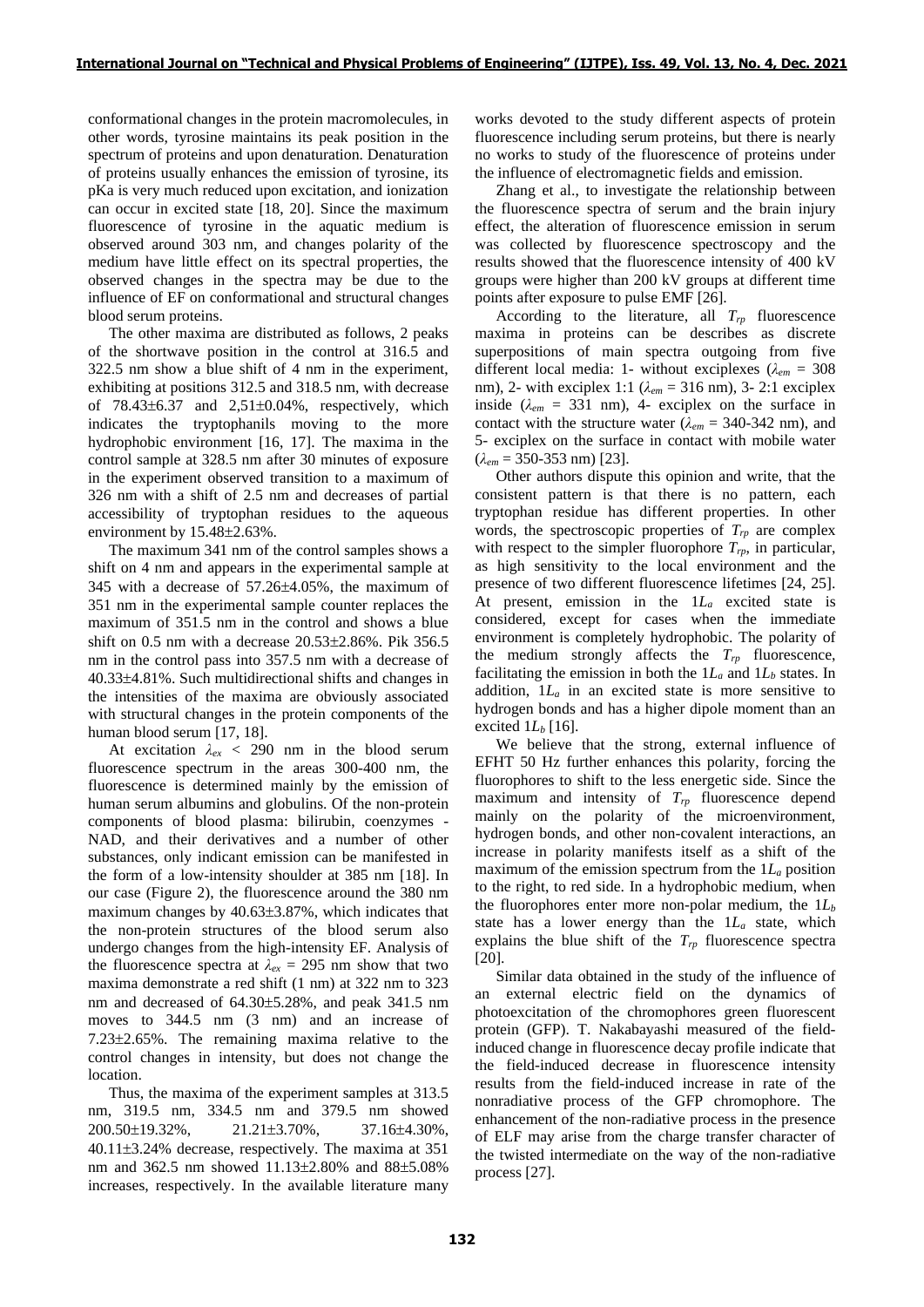In general, standard rules are used to interpret the results of fluorescence, nevertheless, the method is very sensitive and in different proteins, even with one tryptophan, the process of quenching of fluorescence does not obey the general kinetics [16]. Therefore, it is difficult to interpret the contribution of each tryptophan residue to the fluorescence spectrum of blood serum, which consists of a heterogeneous mixture of protein molecules containing several different tryptophanes and tyrosines in their structure, the emission spectra of which overlay to some area, therefore fluorescent manifestations of different fluorophore residues in various proteins under the influence of external environment factors cannot interpreted in the same mode, in other words, the material provided can have another interpretation [22].

Biological organisms consist of interconnected and rapidly changing in time composite structural elements, that are in the mode of unstable dynamic equilibrium, therefore, if such system is swing by low-frequency weak signals, the biosystem passes into another unstable dynamic equilibrium state [17]. In our case, observed structural disturbances manifested in the form of increase or decrease in hydrophobic regions fluorophores, which is reflected by an increase or decrease in fluorescence in both sides of the spectrum.

Taking into account our preliminary research to identify the influence of high-voltage power lines on biological structures, including the elements of human blood, we can say that it is necessary to continue research in this direction. Our results show that 30-minute exposure of 50 Hz EF high voltage 20 kV/m to the human blood serum causes structural changes in the molecules of serum proteins in the form of increase or decrease in hydrophobic regions, which is reflected in changes in the fluorescence intensity in range 300-400 nm. These results can be important informative for indicating structural and functional changes occurring at the proteins molecules and can be used as a direct indicator/marker for assessing the adverse effects of highvoltage electromagnetic fields of industrial frequency.

## **REFERENCES**

[1] SCENIHR (Scientific Committee on Emerging and Newly Identified Health Risks), "Potential Health Effects of Exposure to Electromagnetic Fields (EMF)", European Commission, Luxembourg, pp. 1-288, 2015.

[2] M.Z. Dadashov, R.T. Guliyeva, F.R. Yahyayeva, T.M. Huseynov, "Selenium saturation of hemoglobin as antioxidative factor at high tension electric fields action", International Journal on Technical and Physical Problems of Engineering (IJTPE), Issue 7, Vol. 3, No. 2, pp. 22-25, June 2011.

[3] M.S. Celik, S. Dasdag, Z. Akdag, H. Kaya, B. Aydinol, et al., "The effects of high voltage transmission line on humans", Biotechnol Eq., Vol. 6, pp. 33-36, 1992. [4] S. Dasdag, C. Sert, M.Z. Akdag, H. Oflazoglu, "Effects of microwaves and ELF magnetic fields on the phagocytic activity of variously treated rat macrophages", Electrobiology and Magnetobiology, Vol. 20, pp. 177- 184, 2001.

[5] G. Li, X.F. Pang, "Biological effects of environmental electromagnetic fields", Adv. Mat. Res., Vol. 183, pp. 532-536, 2011.

[6] M.Z. Dadashov, R.T. Gulieva, T.M. Huseynov, "Selentrypsin is a possible antioxidant in inflammatory processes", Reports of the Academy of Sciences of Azerbaijan, Elm, Baku, Azerbaijan, vol. 64, no. 3, pp. 52- 55, 2009 (in Russian).

[7] M.W. deGroot, M.D. Kock, R.H. Westerink, "Assessment of the neurotoxic potential of exposure to 50 Hz extremely low frequency electromagnetic fields (ELF-EMF) in native and chemically stressed PC12 cells", Neurotoxicology, vol. 44, pp. 358-364, 2014.

[8] P. Xiao Feng, L. Gun, "The Influences of Electromagnetic Field Irradiated by High Voltage Transmission Lines with 50 Hz on the Features of Blood in Animals", J. Tissue Sci. Eng., vol. 8, p. 194, 2017.

[9] O. Azimi, Z. Emami, H. Salari, J. Chamani, "Probing the Interaction of Human Serum Albumin with Norfloxacin in the Presence of High-Frequency Electromagnetic Fields: Fluorescence Spectroscopy and Circular Dichroism Investigations", Molecules, vol. 16, no. 12, pp. 9792-9818, 2011.

[10] M. Simko, M.O. Mattsson, "Extremely low frequency electromagnetic fields as effectors of cellular responses in vitro: Possible immune cell activation", J. Cell. Biochem., vol. 93, pp. 83-92, 2004.

[11] A. Morelli, S. Ravera, I. Panfoli, I. Pepe, "Effects of extremely low frequency electromagnetic fields on membrane-associated enzymes", Archives of membrane-associated enzymes", Archives of Biochemistry and Biophysics, vol. 441, no. 2, pp. 191- 198, 2005.

[12] M.Z. Dadashov, F.R. Yahyayeva, T.M. Huseynov, "Oxidative stability of hemoglobin and erythrocyte membranes to external negative influences HVPL 50 Hz at deficiency of selenium", The 12th International Conference on Technical and Physical Problems of Electrical Engineering (ICTPE-2016), Bilbao, Spain, No. 46, Code 10BME01, pp. 231-234, 7-9 September 2016.

[13] J. Lambrozo., "Electric and magnetic fields with a frequency of 50-60 Hz: Assessment of 20 years of research", Indoor Built Environ., vol. 10, pp. 299-305, 2001.

[14] S.J. Genuis, C.T. Lipp, "Electromagnetic hypersensitivity: Fact or fiction?", Sci. Total Environ, vol. 414, pp. 103-112, 2012.

[15] A.P. Demchenko, "Ultraviolet spectrophotometry and protein structure", Naukova Dumka, Kiev, Ukraine, p. 208, 1981 (in Russian).

[16] J. Lakovich, "Fundamentals of fluorescence spectroscopy", Mir, Moscow, Russia, p. 496, 1986 (in Russian).

[17] E.A. Chernitskiy, E.I. Slobozhanina, "Spectral luminescent analysis in medicine", Science and Technology, Minsk, Belarus, vol. 198, p. 141 (in Russian).

[18] G.A. Zalesskaya, T.O. Maslova, "Fluorescence spectra of blood plasma under ultraviolet irradiation in vivo", Journal of Applied Spectroscopy, vol. 77, no. 4, pp. 618-626, 2010 (in Russian).